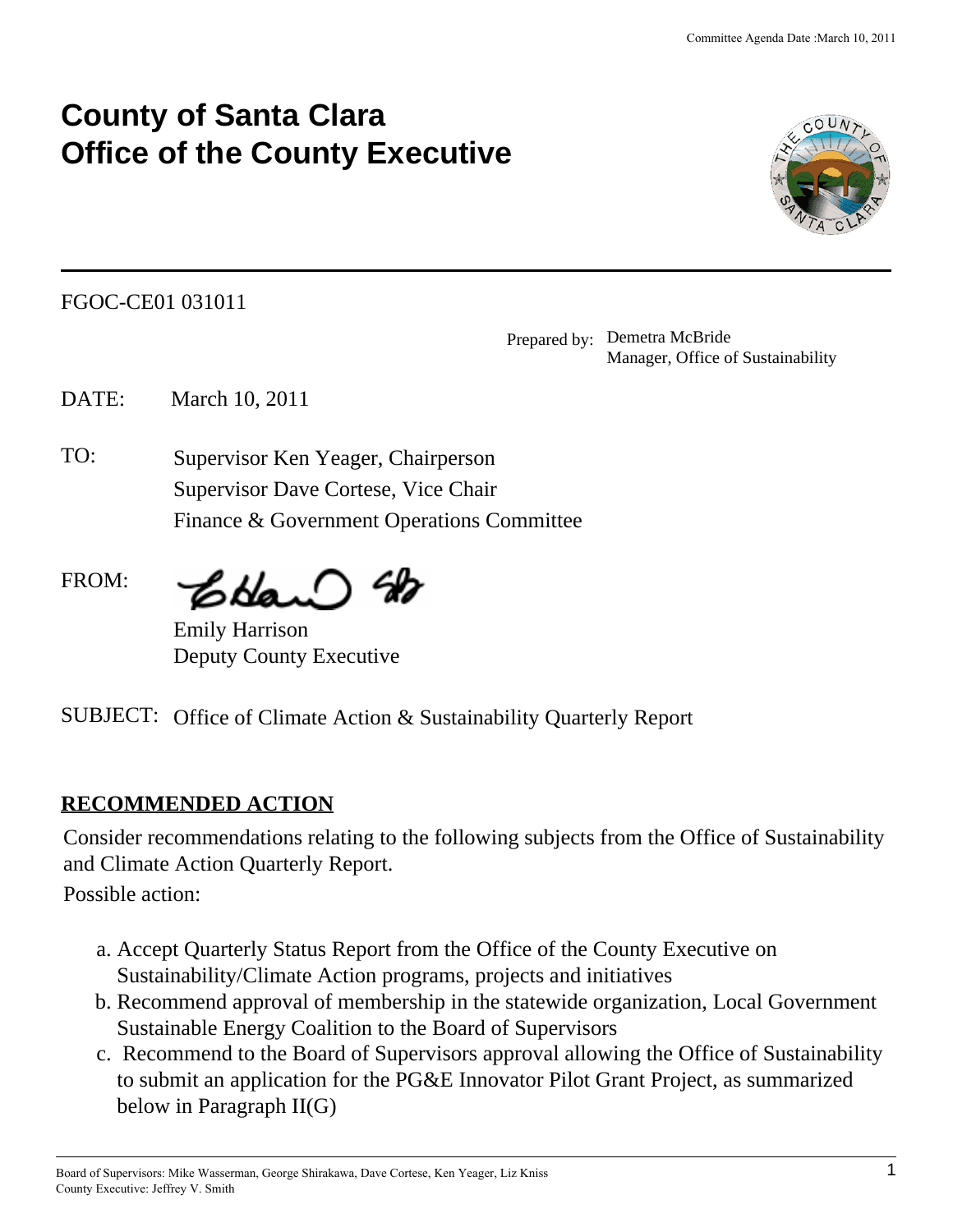d. Recommend to the Board of Supervisors approval to amend the ABAG-Energy Upgrade California Program as discussed below in Paragraph II(F)

#### **FISCAL IMPLICATIONS**

There are no fiscal implications in accepting this report.

## **REASONS FOR RECOMMENDATION**

1. This quarterly report provides notice and key information regarding the County's sustainability and climate action programs, projects and initiatives, enterprise-wide;

2. Membership in the Local Government Sustainable Energy Coalition (LGSEC) offers a resource and venue that is uniquely responsive to FGOC and the BOS directives for (a) enhanced energy efficiency and innovation; and (b) greater stewardship and participation by the Office of Sustainability at regional and state levels. LGSEC' mission is to unite California communities to leverage best practices, develop long-term energy efficiency strategies, support delivery of renewable and sustainability energy, and to influence and shape energy policy at the state level;

3. The PG&E Innovator Pilot Grant Proposal, if awarded, offers an early opportunity for municipalities to opt in, and will serve as a meaningful launch to FGOC and BOS directive that the County assume greater leadership and stewardship with the municipalities in areas of climate action and sustainability. This opportunity was brought to the attention of the Office of Sustainability on short notice, and applications are due March  $11<sup>th</sup>$ . Staff will bring a full and comprehensive report back to FGOC and the BOS, to elaborate upon the grant proposal information provided below in Paragraph II(G); and

4. Amending the County's current ABAG-Energy Upgrade California Program may drive greater consumer demand, recover a measure of the social equity that was lost when PACE was removed from the Program, and foster greater workforce development.

## **BACKGROUND**

#### Part I – Sustainability/Climate Action -- Internal

. *Approach:* The sustainability efforts of the Facilities and Fleet Department (FAF) are focused on developing ongoing energy and water efficiency efforts in County buildings, building green and resource-efficient new buildings, implementing the Climate Action Plan and the Environmental Stewardship Goals, and fostering employee interest and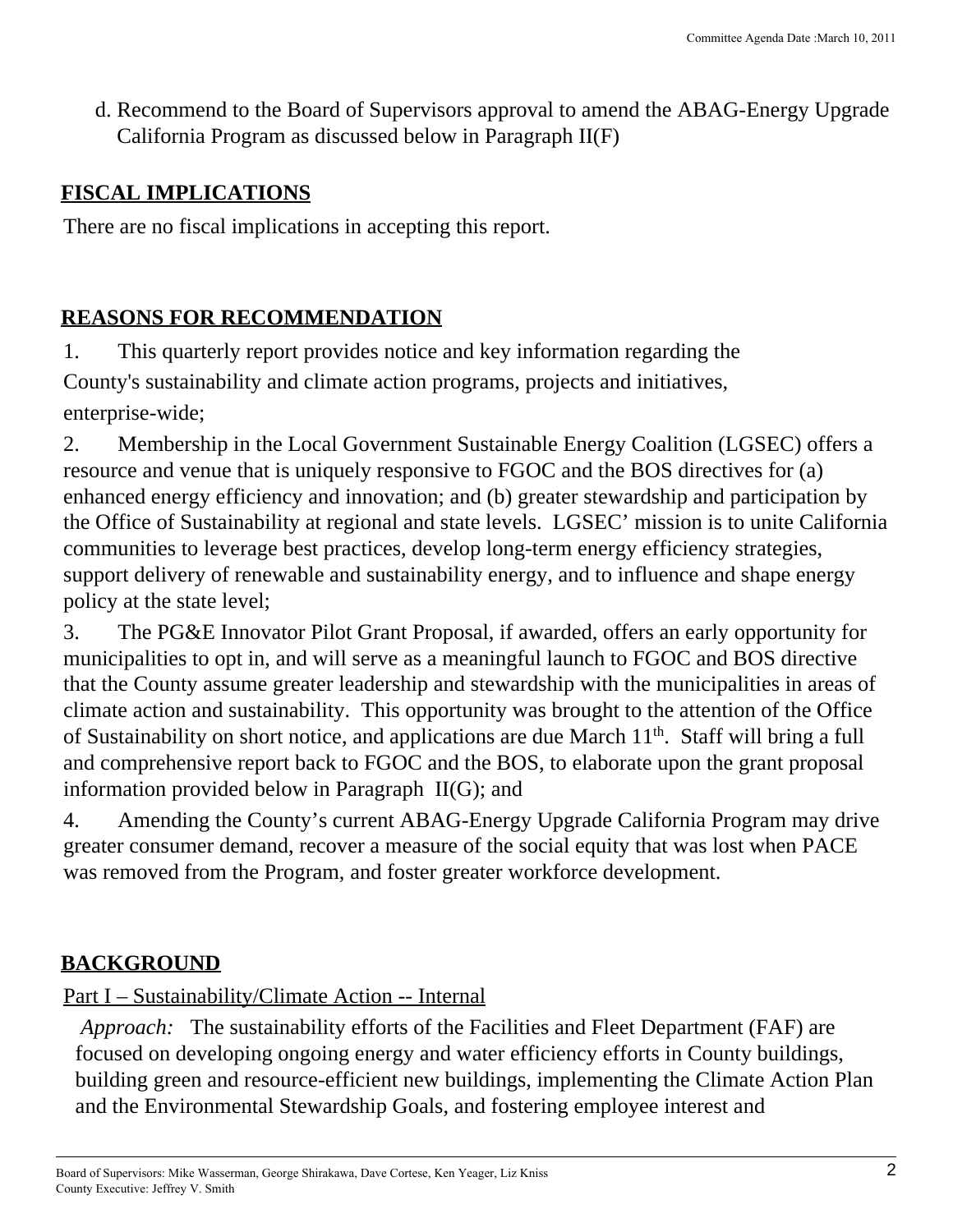participation in reducing the County's climate impacts.

. Internal Projects & Initiatives: .

A. On February 8, 2011, the County of Santa Clara Board of Supervisors approved the Martial Cottle Park Master Plan Project ("Park Plan"), a combined State Park General Plan and County Park Master Plan. The Project's provision of locally grown, sustainable agriculture and educational programs about sustainable farming implements the Board's Policy 8.0 on Sustainability. The Project will utilize sustainable energy and design in the development of Park facilities and in long-term operation and management of the Park, such as the use of solar, wind, passive solar and geothermal technologies as sustainable energy practices. The Project encourages the use of recycled/reclaimed water where appropriate, and the harvesting of rainwater and greywater for use in non-agricultural irrigation. The Project encourages on-site composting, mulching or reuse of plant debris and will have a strong recycling program.

B. The Santa Clara Valley Medical Center is in the process of constructing Bed Building 1 and moving into construction of the Services Building replacement, both of which are designed to be LEED GOLD buildings.

Bed Building 1 is designed to provide high performance standards associated with a healthy indoor environment along with energy and water efficiency, and will exceed the energy standards of Title 24 California Building Codes equivalent requirements for health care projects by 43% and result in a \$500,000 rebate from the Savings by Design program.

The photovoltaic power system on Parking Structures 1 and 2 will provide approximately 1 MW of alternate energy source for the campus. .

C. The Service Building Replacement design is expected to be 16-18% more efficient than California code requirements, reducing  $CO_2$  by approximately 130 metric tons. A photovoltaic system and passive solar shading systems are integrated into the design to produce electricity and reduce heat gain and cooling demand. The design also reduces water usage by 30% by using current low flow fixtures. FAF staff has established Team Green, an interdepartmental facility and operations team with representation from HHS, Roads, Parks, DOC, Probation, FAF, ISD and DEH. The team meets monthly to discuss shared interests and sustainability projects, coordinate responses to referrals, discuss grant opportunities, and determine steps towards reaching the Climate Action Plan objectives and Environmental Stewardship Goals as they relate to facilities.

D. Through recent signal retiming and coordination the Roads and Airports Department has reduced vehicle idling on the expressways, saving, on an annual basis, over 350,000 hours of traveler delay, and nearly 300,000 gallons of fuel, representing over 45,000 pounds of air pollutants not emitted.

. E. The Roads& Airports Department has begun to retrofit expressway safety lights with long life energy efficient inductive fluorescent electroliers. When fully implemented about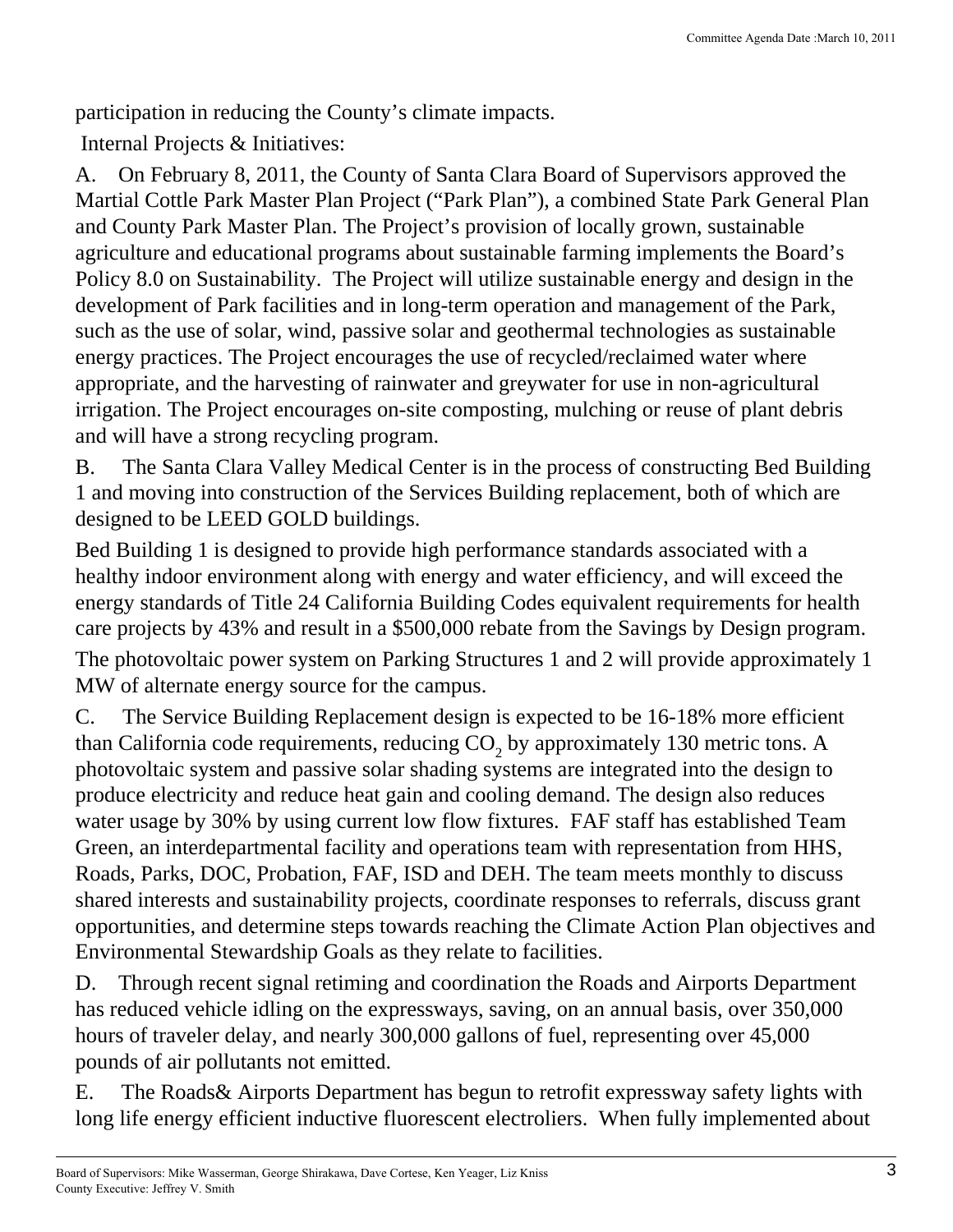one-third of the County maintained lights will be consuming about 50% less energy with corresponding savings in billings resulting in a return on investment of approximately 5 years.

F. The FAF energy team and County Counsel negotiated solar Power Purchase Agreement (PPA) contracts which project nearly two megawatts, annual production of 3,000,476 kWh, and potential savings of up to \$1 million over the 20-year life of the PPA. Sites are:

- a. 500 Tully Road
- b. 4745 Camino Arroyo Dr. Gilroy (VHC Clinic)
- c.  $2310 \text{ N}$ . 1st St.
- d.  $2314$  N. 1st St.

G. FAF's energy team and County Counsel also executed Qualified Energy Conservation Bonds (QECB) to install solar PV power generating facilities with a capacity of 3.8 megawatts, at an annual production of 5,803,596 kWh, and projected 25-year savings of \$16 million over a conventionally-financed PPA. Sites are:

- a. 55 W. Younger Ave. (roof & parking lot of the Sheriffs facility)
- b. 70 W. Hedding (employee parking lot)
- . c. 701 S. Abel, Milpitas (Elmwood Correctional Facility) .
- d. 1555 Berger Drive
- e. 1993 McKee Rd. (VHC Clinic)

H. The County has been awarded a Strategic Growth Council grant in the amount of \$923,086 for a comprehensive xeriscape demonstration project at 70 W. Hedding Street, to reduce water usage and maintenance costs. The grant award covers four of the seven areas that we requested funding for: along the Hedding St. sidewalk, the corner parking lot, the area along First Street and the slope with redwood trees along the service road. This will provide a model of a commercial landscape that is water efficient for all the visitors who come to the Government Center.

I. The County has made progress at integrating LED lighting into its facilities. LED surgical lights have been installed at the VMC; LED security lights have been installed at Elmwood Correctional Facility; and the renovated East Valley Clinic will have one section that is entirely LED lighting. The Clinic lighting, as well as other efficiency measures is supported by PGE Savings by Design funding.

. J. The County and the City of San Jose have collaborated on two projects: (1) Under the City of San Jose's ARRA-funded Silicon Energy Watch Program, the County has completed two lighting retrofit projects, with a projected annual reduction of 286,234 kWh and potential annual savings of \$21,481. (2) The City of San Jose, as part of their ARRA Grant will connect the cooling towers at 1555 Berger Dr. to the recycled water line. This is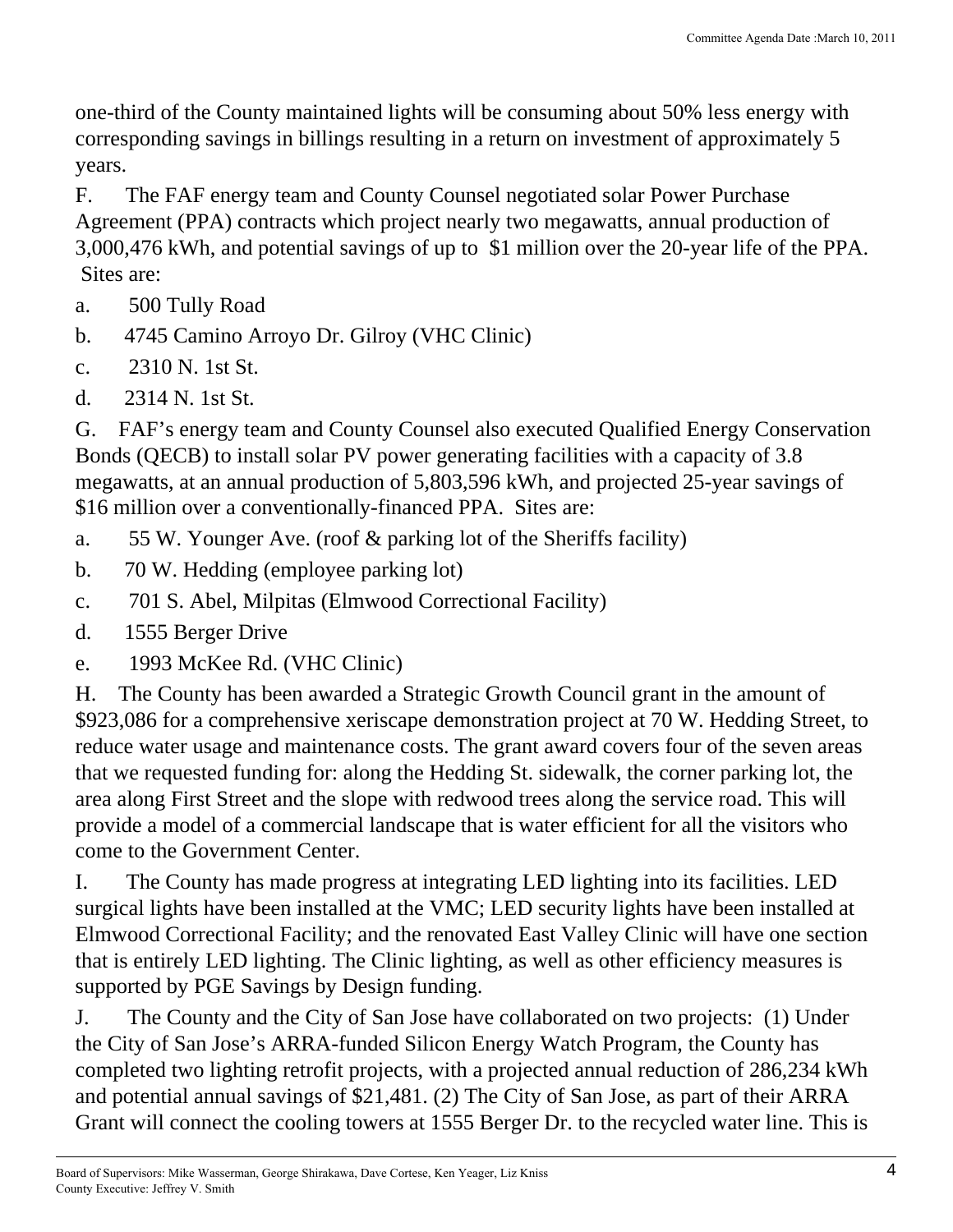currently in design with construction planned for 2011.

K. FAF secured a California Energy Commission grant for energy conservation projects in the amount of \$553,438 for two retrocommissioning projects and three lighting projects. .

L. The Department of Environmental Health assisted Procurement in surveying staff to identify opportunities to deploy rechargeable battery technology in place of primary/one-time use batteries used in Department equipment. The Department has also began to use rechargeable batteries in headsets, replacing one-time use batteries and is tracking charge frequencies and effectiveness. Reusable batteries are one of the Environmentally Preferable Purchasing Policy target items.

## . *Internal Projects & Initiatives in Development:* .

A. FAF is facilitating the interdepartmental process of developing policies and procedures for Zero Waste Events. The team of event planners requested a centralized place for all event information and policies, so, as part of the ZWE effort, an Intranet website is being developed: www.sccgovatwork/eventplanning. The policy will go to FGOC in May.

. B. The County has launched the first step to benchmark its main facilities using Energy Star Portfolio, in support of County objectives under its Green Building Policy and Environmental Stewardship Goals, which require LEED and LEED for Existing Buildings Operations and Maintenance. FAF and Parks are working together, and utilizing the intern services of a SC University Engineering student for eight hours/week,to start the process of taking the Parks Admin Building through the LEED EBOM process.

C. FAF has researched and developed a Tree Planting Program for County unincorporated urban pockets to help the County move towards the Environmental Stewardship Goal of planting 1000 trees/ year. FAF is considering a possible contract with Our City Forest to implement this program.

## **Part II – Sustainability/Climate Action – External – Office of Sustainability**

The Office of Sustainability became operational November 8, 2010. First-year directives and goals include:<br>and goals include:

- Create an internal Sustainability Executive Team
- Create a municipal forum among the Cities, with the goal toward greater County stewardship in climate action and sustainability matters .
- Launch development of a countywide Sustainability Master Plan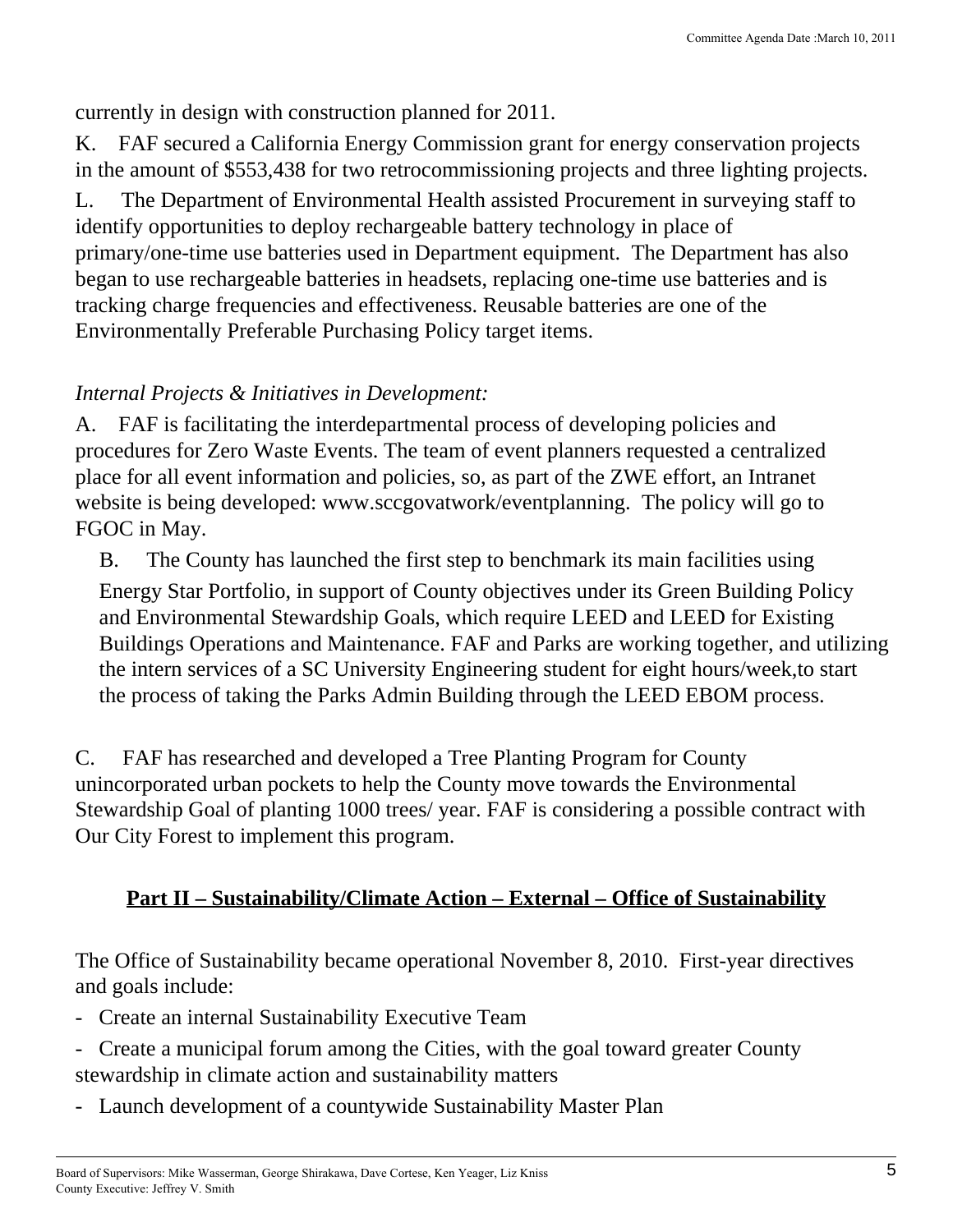- Extend the County's participation and representation in regional, state and national sustainability and climate action efforts.

- Increase the County's outreach and education programming for climate action and Increase the County is outreach and coacation programming for enhance action and<br>sustainability

- Execute the County's performance in the ARRA-funded ABAG-Energy Upgrade Execute the county is performance in the First Prince Profit Energy Opgrade.<br>California Program

- Pursue grant and alternative funding for sustainability-related programs, projects and I disc grant and attendance randing for sustainability related programs, projects and<br>pilots

. In support of these objectives, the Office reports the following progress: .

A. Internal Sustainability Executive Team (SET) -- Commitments to serve on the Sustainability Executive Team (SET) include Executive Directors from Planning and Development, Public Health, Facilities & Fleet, Roads & Airports, Agriculture and Environmental Management, Office of Women's Policy, and Parks & Recreation. In addition, the Office will incorporate counsel and/or participation from the Valley Medical Center and Santa Clara Water District administrations. In advance of formally convening SET, the Office is concluding a series of in-depth meetings with each executive to identify programs and current priorities, appreciate program complexity, and to discern key issues, including:

1. Key Sustainability Goals – a sharing of key sustainability goals identified by each member

2. Key Sustainability Challenges – a sharing of key sustainability challenges identified by each member

3. Discuss concept of a community web-based tool for sustainable info, ideas and recommendations

. 4. Ideally, what regional partnerships would each member like to develop or enhance?

5. Info each department would like to have or be referenced on the County's Sustainability website

. 6. Ways in which the Office of Sustainability may support departmental objectives

. B. County-Cities Sustainability Team -- The Office has organized CAST (Climate Action & Sustainability Table), from representatives of each of the municipalities. As a precursor to CAST, the Office delivered a short address before the January meeting of the Santa Clara County Cities Association, providing an overview of the County's offer to exercise stewardship of collective climate and sustainability goals and objectives. Two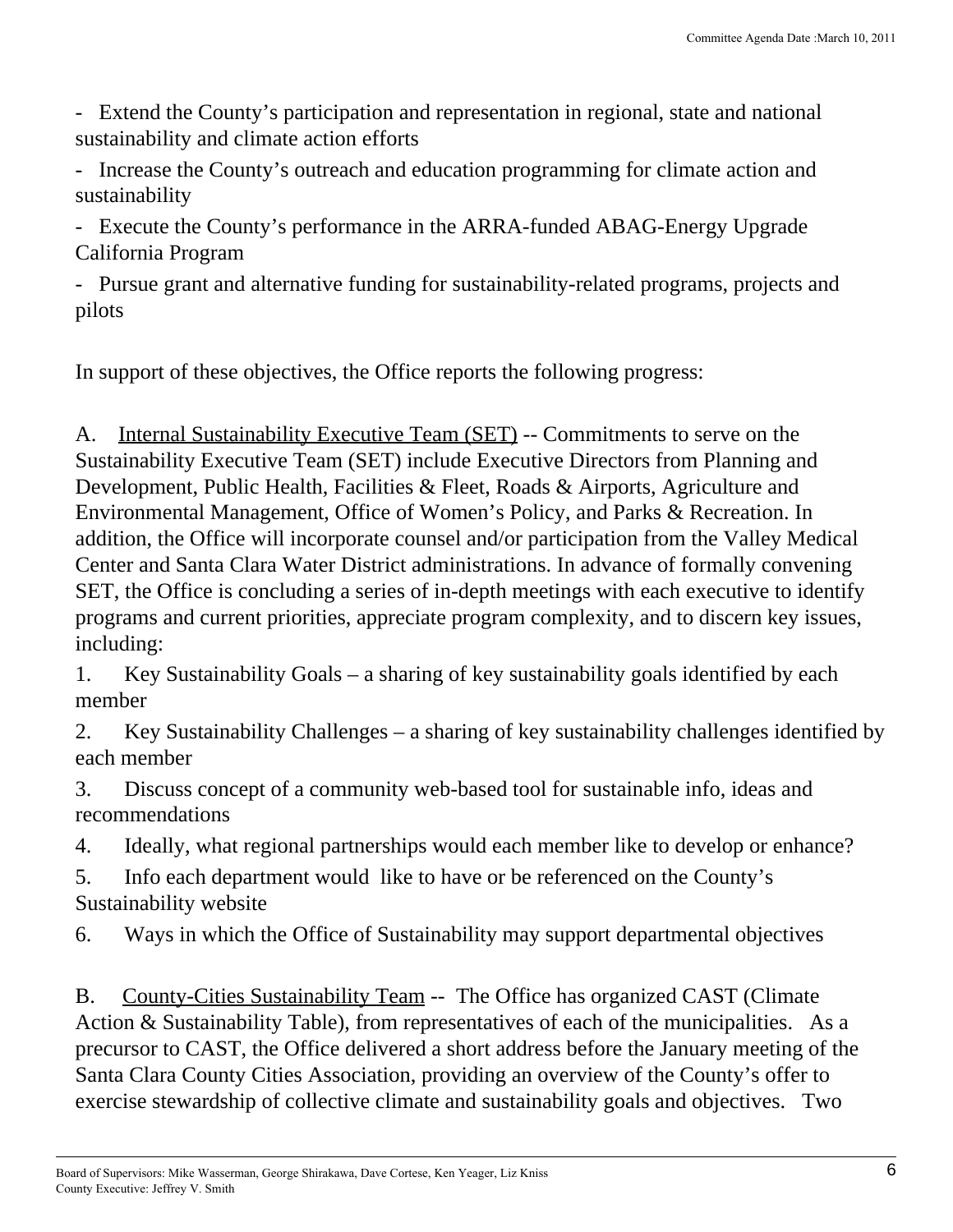weeks later, CAST was launched, with majority municipal representation attending. Absentee members are challenged by time, staff and resource constraints, so the Office has reached out to those municipalities directly in order to ensure that all cities have a voice and participation. Overwhelmingly, the Cities identified five key areas in which they would like the County to take the climate and sustainability lead:

1. As lead agency in developing a countywide Sustainability Master Plan, with input and 1. This idea agency in developing a county wide Bastamability Master 1 fail, with life and participation by the cities

2. As lead agency (for application, administration and programming) in grant proposals under which the cities may opt in (in progress, set Grants below) .

3. To expand the County's Office of Sustainability website

(http://preview.sccgov.org/portal/site/osp) to include a Resource library (e.g., latest studies, pilots, trends, technology, and best management practices) for use by the municipalities (being developed, in partnership with ISD)

4. Whenever possible, to provide technical assistance; and

5. As lead agency for creation and sharing of climate and sustainability marketing, branding, outreach and education materials (in early development) .

C. Sustainability Master Plan -- The Office is presently laying the groundwork for building a countywide Sustainability Master Plan. These foundational efforts include: .

. 1. Collaborative work with the municipalities .

2. Fact-finding and information-sharing with the members of SET

3. Identifying potential partners among regional, public and private-sector institutions 3. Additinging potential partners among regional, public and private sector institutions

4. Consultation with the contractor producing the region's Emergency & Hazard 4. Constitution with the contractor producing the region is Emergency at Frazard ...

. 5. Research on different approaches to modeling, metrics and calculating impacts .

. 6. Extensive partnership and information-sharing with the Department of Public Health .

D. Local, Regional, State and National Participation -- The Office has established links with and, in certain cases, participation in regional, state and national groups and organizations, including:

*Municipal* – In addition to the CAST Initiative (above, Paragraph B), the Office has established collaborative discussions with the City of San Jose, producing potential/initial collaborations

i. Coordinate/Partner on current and ongoing Energy Program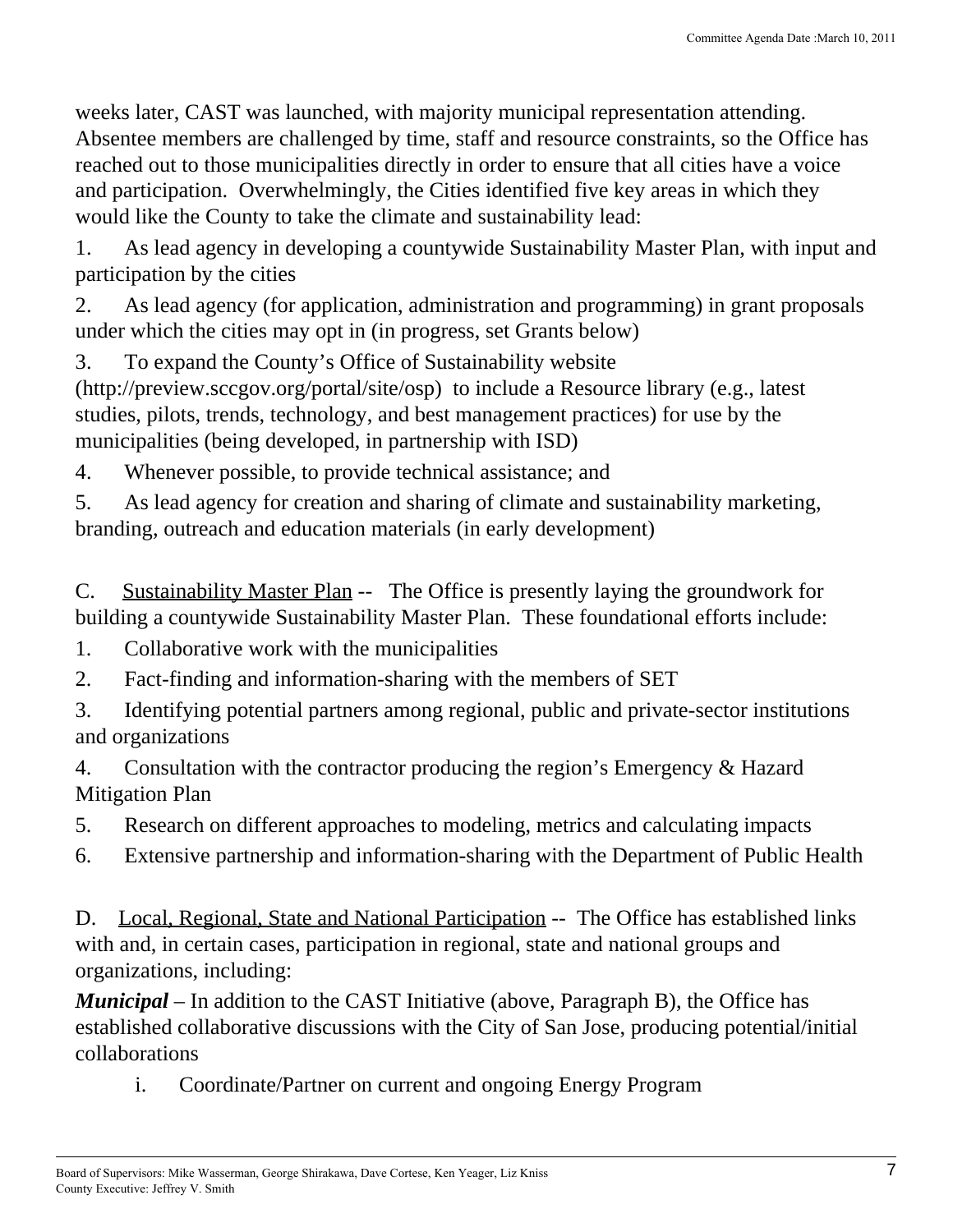ii. Coordinate/Partner on legislative and policy matter as part of Regional Influence Team (direct contact Scott Green)

. iii. SB 375 Partnership

iv. Water Resources Partnership *−*– City staff suggested the Office take a detailed tour of Water Pollution Control Plant, which is targeted for redevelopment

*Regional* – The Office has formed relationships (and in certain cases, member and/or committee participation) with various regional agencies and organizations, including Joint Venture Silicon Valley, Sustainable Silicon Valley, Silicon Valley Leadership Group, Bay Area Climate Collaborative, Joint Policy Committee, Climate Bay Area (specifically to support a regional adaptation plan), and Working Partnerships (with regard to the latter, see additional information in Paragraph H).

*State* – The Office was invited by Howard Choy, Los Angeles County Manager, to represent the County in the statewide organization, Local Government Sustainable Energy Coalition (LGSEC). The mission of LGSEC is to leverage local government agencies into a collective movement for state policies and programs that promote local sustainability and energy programs, to provide a centralized information and expertise resource, and provide a platform for local governments to communicate and advise at the state level for successful sustainability and energy policies. Membership is formalized through execution by the County Board of Supervisors, and verification by the County Counsel , of a Memorandum of Understanding and Fiscal Sponsorship Agreement (attached as Exhibits A and B, respectively). There is no unique fiscal impact associated with this action as the Office of Sustainability has provided for the membership cost in its existing budget.

In addition, the Office of Sustainability has joined the Local Government Energy Network of the Local Governments Council, meeting first on February 25, 2011 in Sacramento with legislative, California Public Utilities Commission, California Energy Commission, and other local government staffs for regulatory updates and strategic planning for future energy efficiency programs.

*National –* The Office of Sustainability met with Congressman Honda's office to review the County's sustainability goals and objectives, discuss grant activities, and to provide an overview of the County's sustainability stewardship initiative with the municipalities. Congressman Honda's office voiced strong support of the County's activities, with particular emphasis on the CAST initiative. In addition, the Office has joined and participates in the following national organizations:

1. Urban Sustainability Directors Network  $(USDN)$  – in addition to resources available to members, and activities of general membership, the Office is also a member of special committees tasked for Policy and Innovation development.

2. National Association of Counties (NACO) – through the County's membership, the Office is now active in NACO's Green Government Program .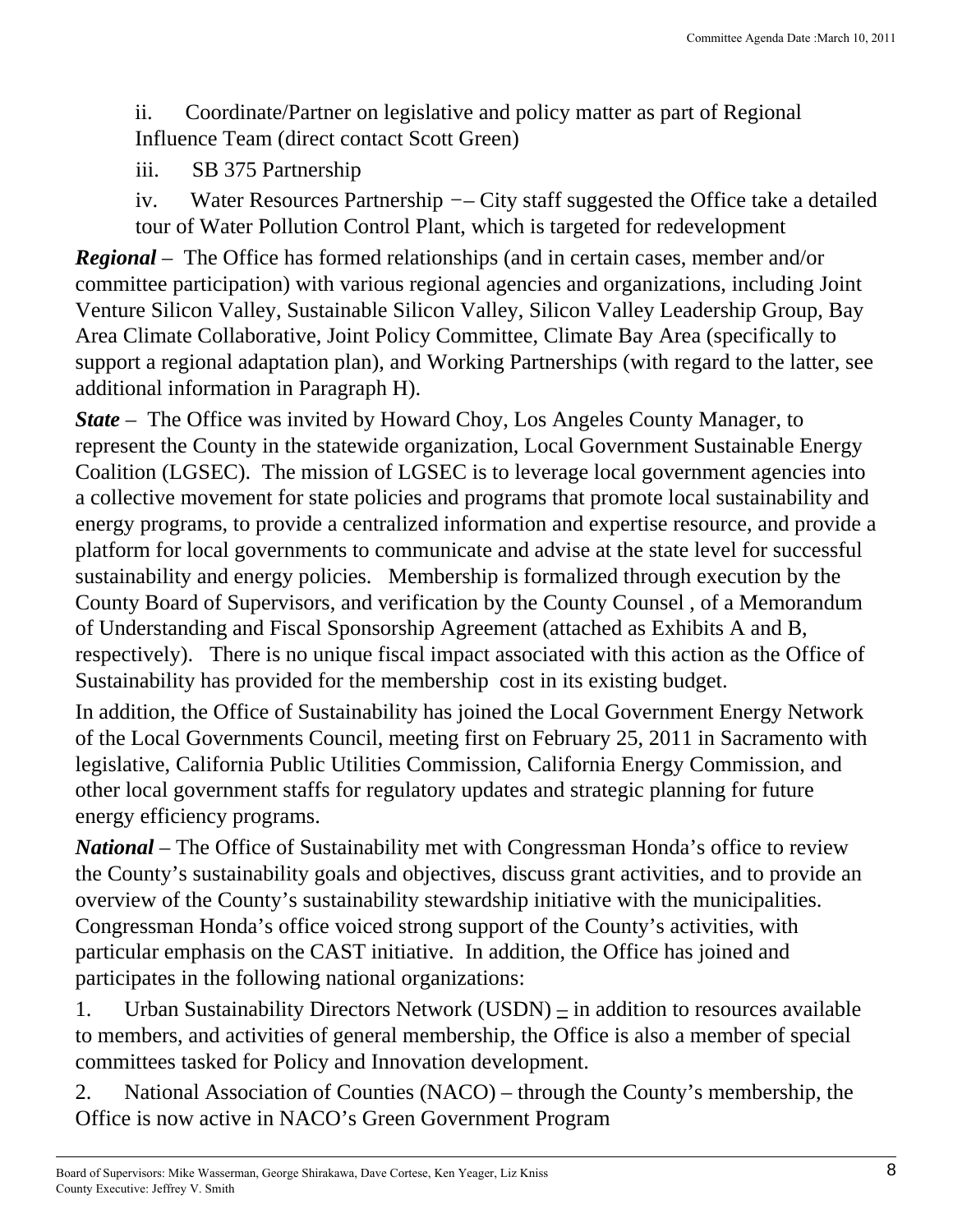3. EPA Districts 9/10 Minerals Management Program – the Office has joined the EPA's Standards and Metrics Technical Advisory Committee, created to consider various approaches to measuring and benchmarking sustainable materials management. These include conventional systems of accounting for GHG emissions, water and other resource impacts, as well as emerging approaches based upon a "consumptive model" where the up-stream and down-stream resource impacts of an activity, infrastructure or policy are calculated

E. Outreach and Education Programming for Climate Action and Sustainability At present, this effort is most represented by energy efficiency outreach and education materials associated with the ABAG-Energy Upgrade California. Primary efforts over the 2<sup>nd</sup> quarter of 2011 will focus on developing the County's Office of Sustainability website to include materials and information on multiple topics, including:

- . 1. Water conservation habits and actions .
- 2. Sustainable family menus
- . 3. Water footprinting .
- 4. Energy efficiency
- . 5. Ecological footprinting, linked with a calculator for individual use .
- . 6. Sustainability information tailored to children and young adults .
- . 7. Reduced waste .
- . 8. Sustainable practices in the home that promote child health .
- . 9. Green infrastructure and urban forestry .

. F. ABAG-Energy Upgrade California Program – In February, the California Energy Commission approved the County's revised budget. Simultaneously, the Office of Sustainability developed a draft Request for Proposal to engage marketing, reporting, and other programmatic services. This document is currently under review by the County Counsel. At the time of this FGOC meeting, the Office is preparing its first major marketing effort at the San Jose Home Show, McEnery Convention Center, March 11-13. Despite these efforts, the Office of Sustainability is concerned that delays associated with the loss of PACE financing, delivery to the counties of marketing plans, implementation plans, marketing and promotion templates, and lack of coordination among the principal actors and utilities – coupled with the 3-4 month review period attached to program and budget amendments – will challenge full use and application of the County's grant funding before the March 31, 2012 expiration of the grant. In order to apply the full funding provided to the County in a meaningful, strategic, productive and results-oriented manner, the Office of Sustainability is recommending an amendment to the County's plan for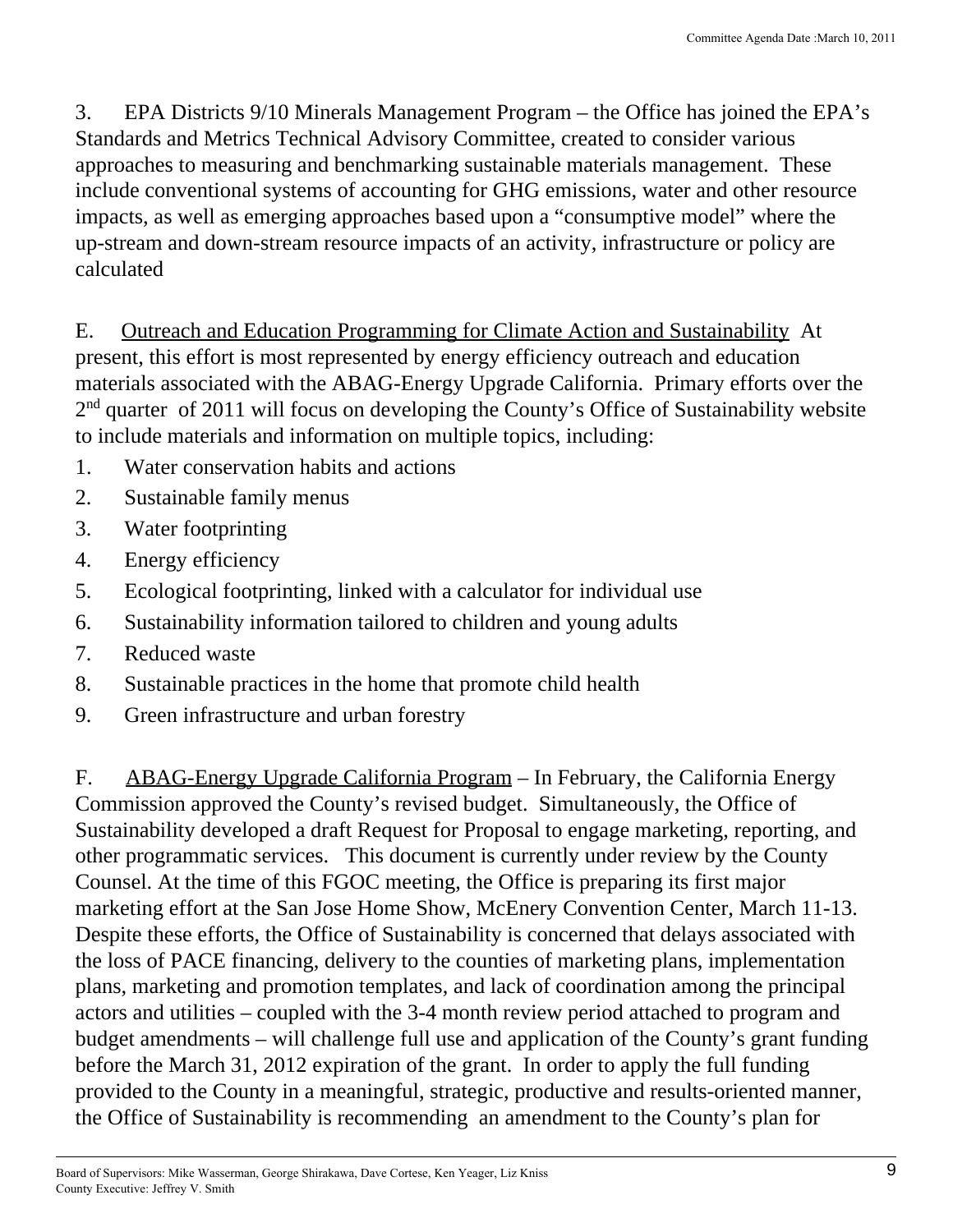ABAG-EUC to reassign a portion of the current marketing budget (current marketing budget is \$1.312 million) to additional incentives or special-interest retrofits. The Office of Sustainability can also explore whether these incentives can be structured in a way to meet working families that were largely excluded from the program when PACE was suspended. For example, the Program may be amended to reduce the marketing budget (e.g., by \$400,000), and to shift that amount to incentives that would, for example, fund rebates to working families for specific appliances or energy-savings fixtures (such as furnaces, solar heaters, or attic fans) or residential home retrofits; or, in the alternative, finance a complete energy retrofit to a significant residential site of special use (children's shelter, assisted living facility, or as leverage to the Early Steps, Healthy Spaces Pilot as more fully described in the immediately following Paragraph II(G)).

G. Grants and Alternative Funding. The Office is tracking several grant possibilities that will cycle between April and July, with an emphasis on resources that may fund development of the Sustainability Master Plan and accompanying community tools, such as an interactive website. It is also establishing a policy of partnering with other County departments, in order to combine and optimize the County's abundant intellectual and creative capital. Current grant proposals fully-conceptualized and ready for submission:

. *PG&E Innovator Pilot Grant* – this is a 2-year (2011-2012) grant program created to support projects that demonstrate innovation in energy financing, pilot projects, measurement, and public marketing and outreach. To meet the objectives of the grant, to integrate the County's emphasis on the connections between sustainability and public health, and to observe the County's commitment to its child population, the Office of Sustainability has developed "*Early Steps, Healthy Places*", a pilot that will install home energy retrofits in residences licensed as Family Child Care Homes. These sites represent a unique subset of residential homes, in that they undergo heightened and more sustained energy usage throughout the day (as opposed to a traditional residence where families are absent at school or work), and receive high volumes of "small people" traffic. The proposition is that many of the same conditions that render a home energy-deficient also create avenues for the introduction of harmful particulates, emissions, dust and other pollutants into homes where young children learn, live and play. Ages 1-5 are particularly vulnerable as their respiratory and pulmonary systems are undergoing critical growth and maturation. The project will recordenergy use measurements before and after, but also conduct air quality analysis before and after. In addition, the pilot will install up to three urban hardwood/canopy trees that will increasingly provide energy-reducing shade and improved external air quality. This latter element will be subject to the site conditions, overhead and underground utilities, and the preference of the home owner. Also, the project will result in a strategic plan for reporting results statewide and illustrating the pathway for other California communities to implement like pilots and realize similar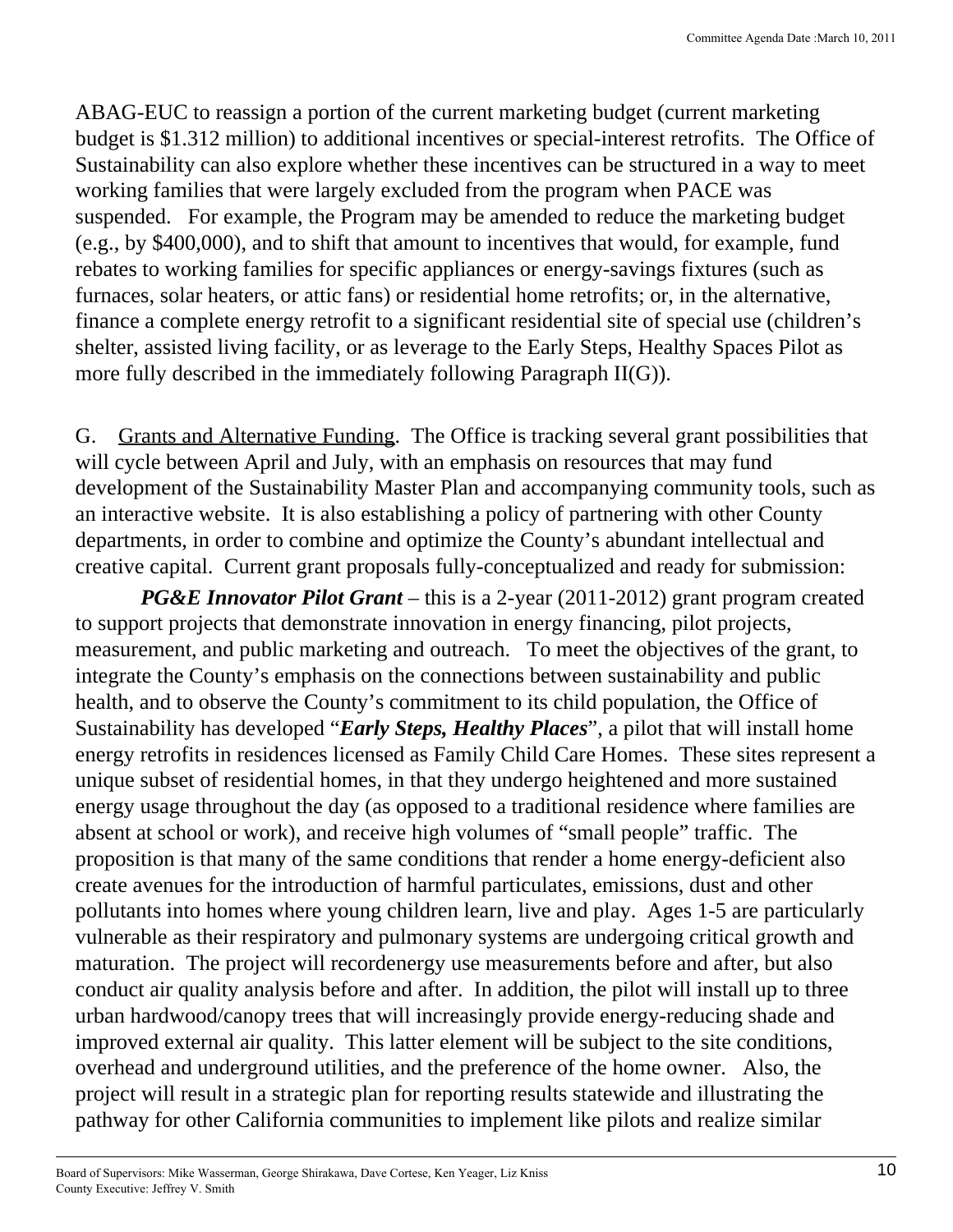benefits. The initial budget calculation for the entire project is \$544,289, to address 30-35 Home Family Child Care Facilities. Partners: The County's Department of Public Health, the California Department of Public Health's Indoor Air Quality Program under Dr. Kazoyumi Kamugai, and Our City Forest. *Also note*, that this is the freshman launch of the County's grant stewardship with the municipalities, and we expect that several or all may opt in.

H. Cross-Department Collaboration. The Office has established additional working links with internal County departments, as follows: .

a. *The Legislative Liaison Office*– to track, review and comment on proposed legislation that impacts issues of sustainability, in particular energy, water conservation and infrastructure, public health, and air quality; as well as continuing performance under AB 375, SB 77 (currently under amendment), AB 32 and others.

b. *Center for Leadership and Transformation* – in initial discussions on the potential for enterprise-wide Share Point sites for information sharing, and Grants Notice, Partnering and Sharing. Regarding the latter, the question is whether we (collectively) can develop an internal tool that may act as:

1. a collection venue for information on grant opportunities, populated with input from 1. a concentration venue for information on grant opportunities, populated with input from<br>all County departments

2. an information sharing site, where the expertise of one department may assist another 2. The information sharing site, where the experise of one department may assist another in a grant proposal

3. a partnering site, allowing multiple departments to develop grant/alternative funding b. a partnering sic, anowing mattiple departments to develop grand attendance randing

4. a Notice Board, allowing the entire enterprise to be aware of grant activity throughout the County.<br>the County.

c. *Office of Women's Policy –* The Office of Sustainability has partnered with the Office of Women's Policy to support the latter's application (and, if awarded, performance) of a Second Chance Act Technology Careers Training Demonstration Projects for Incarcerated Adults and Juveniles. The grant is intended to support the creation of pathways to various technology-based careers through soft and transferable skills development, work experience and preparation for post-release employment. Together, the two offices have identified GIS and LEED EBOM as two "green" or sustainability-related technical disciplines identified as "high-growth" trades by either the Department of Labor or non-profits who analyze and project trends in the workplace. This is an opportunity that neither Office was sufficiently resourced to execute alone, but could pursue in partnership.